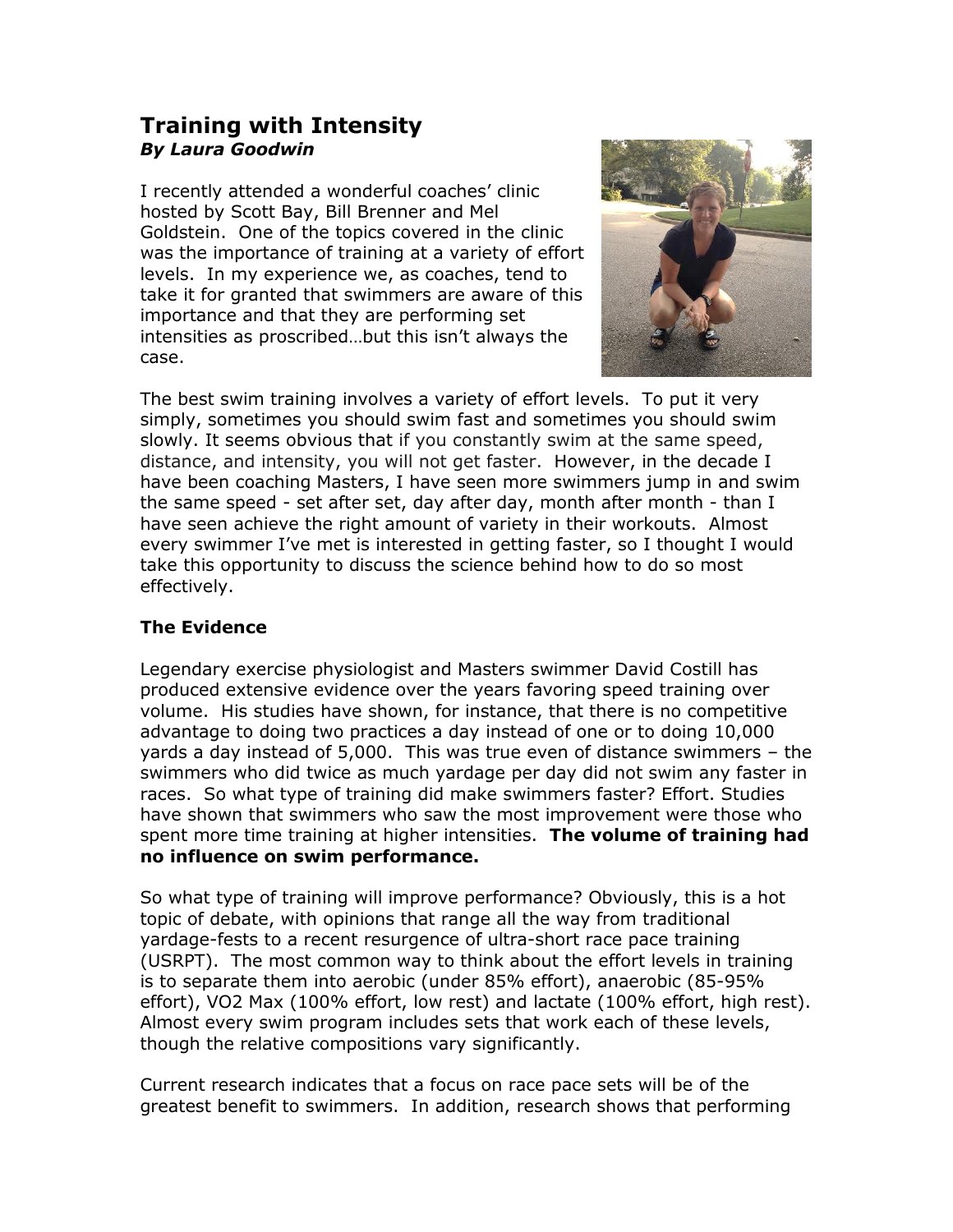this type of training as a main set when swimmers are fresh shows a significant benefit over workouts that include fast sets at the end of highvolume workouts. Not only do the first part of those workouts reduce the ability of muscles to generate force, but they also make it impossible to perform fast sets with racing form. Neuromuscular patterns formed by swim training are specific to the speed of swimming. So doing the same technique slowly does NOT better your performance at faster speeds. To swim fast… you need to swim fast.

## **Putting it into Practice**

So how can you make it happen? Admittedly, this can be difficult in a Masters program. Sometimes workouts are to blame; lane space and composition can also dictate the need for some long aerobic sets. But many times it is the swimmers themselves who are failing to adhere to the pacing dictated by the workout. I have seen swimmer after swimmer warm up like it is the last 500 yards they will ever do. They then experience a slow decline throughout the practice. Every practice. Swimming the hard sets too easily and the recovery sets at anaerobic pace *will* make you tired… but not fast.

The temptation to log a large number of yards is another factor that frequently interferes with a willingness to embrace shorter sets that focus on speed. Especially for swimmers who come to practice with great consistency, these lower yardage, high intensity days will be much more effective than an 85% effort day in and day out. Whether or not you reach a pre-determined yardage every practice will affect your overall performance very little compared to the amount of intensity you put into your training.

It does take a while to get good at pushing it, so expect to need to work just as hard and consistently at learning to swim at a blazingly fast speed as you did to develop good stroke technique, develop good turns, or breathe to both sides comfortably. It really helps to do these sets in a group – having someone beside you to race is much better than the imaginary donut my coach always used to talk about at the end of the lane.

## **Owning it**

The good news is that one thing you can almost always control is your own effort level. Not getting enough aerobic sets? Move down a lane and lay off the gas. Need a lactate set? Go first in a slower lane that will give you a big enough interval to pour it on (without becoming obnoxious to the lane, of course). Need a VO2 max set? Move up a lane and try to keep up. Need a sprint set and you show up to 10X200's? Do every other 50 of each 200 at a fast pace.

Obviously this doesn't even address the differences in training between sprinters and distance swimmers. Masters programs usually don't have the pool space to break into lanes that are based on racing specialties. That's